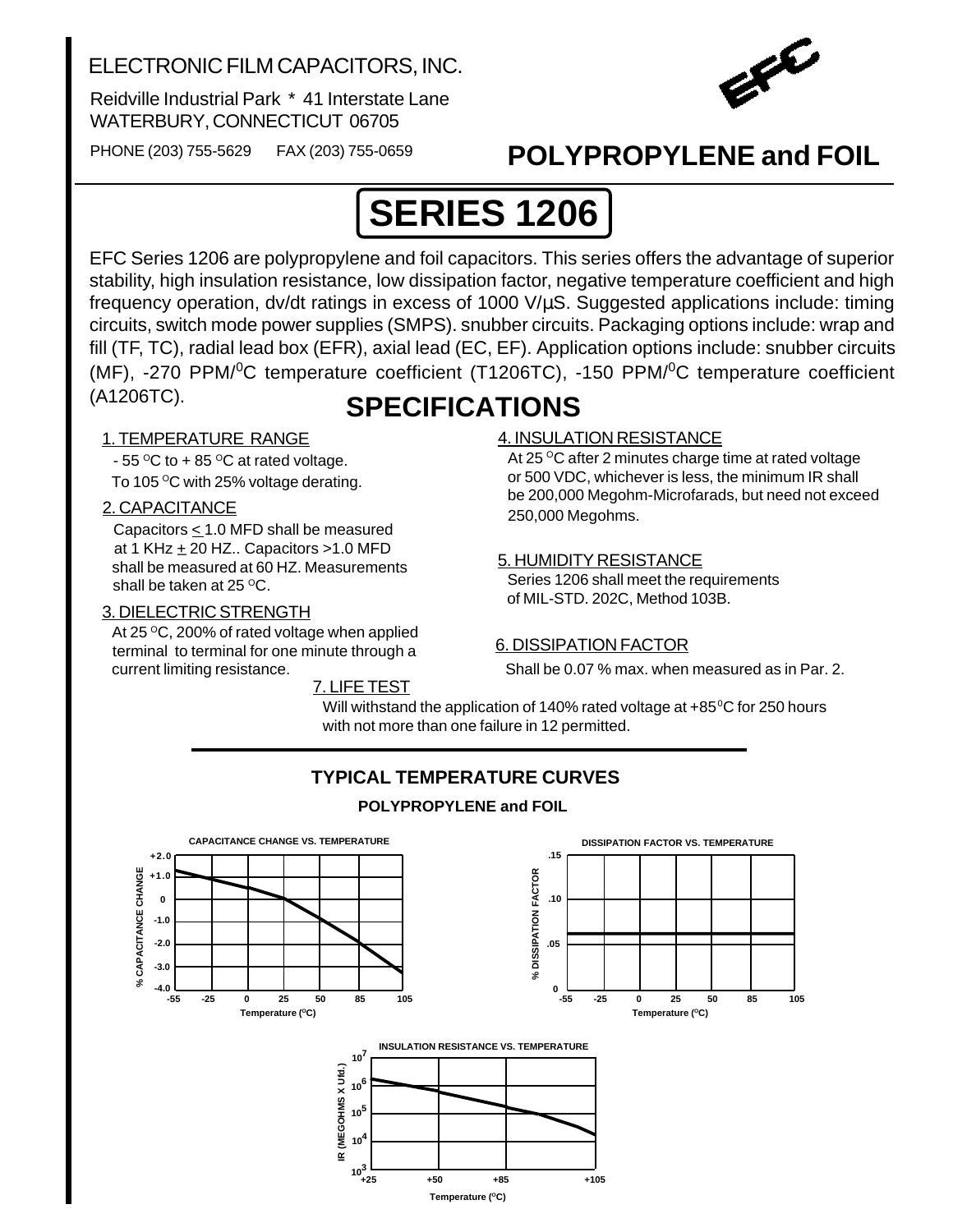

#### **\* OPTIONS**

THE FOLLOWING OPTIONS ARE AVAILABLE FROM EFC BY SPECIFYING THE APPROPRIATE PREFIX.

#### **TEMPERATURE COEFFICIENTS:**

Different T.C.'s are available in both Polypropylene and Polystyrene dielectrics. T.C.'s and the appropriate prefixes are as follows:

 $A1206 = -150$  PPM/<sup>o</sup>C +30 PPM  $T1206 = -270$  PPM/<sup>o</sup>C  $+30$  PPM  $01906 =$  ZERO PPM/<sup>O</sup>C  $\pm 50$  PPM  $A1906 = -80$  PPM/<sup>o</sup>C  $\pm 30$  PPM  $T1906 = -120$  PPM/<sup>o</sup>C +30 PPM

#### **HIGH VOLTAGE:**

EFC high voltage metallized polyester capacitors are designed for use in high voltage power supplies, rectifiers and other similar circuits. Voltage ratings to 15,000 DC are common-place at EFC. Specify with the prefix **HV**.

#### **AC CURRENT:**

Specify metallized polyester and termination procedures to enable EFC to supply a small sized **AC** rated capacitor for general purpose use at 60 HZ. Specify with the prefix **AC**.

#### **HIGH AMPERAGE AND PULSE CURRENTS:**

Dual metallized carriers allow these capacitors to handle high amperage and pulsing currents. Available in both polyester and polypropylene dielectrics. Specify with the prefix **MF**. Contact the factory for an **MF** spec. sheet.

#### **SWITCH MODE POWER SUPPLY:**

Polypropylene and polyester capacitors designed for SMPS have low ESR and high current rating should be specified with the **SP** prefix.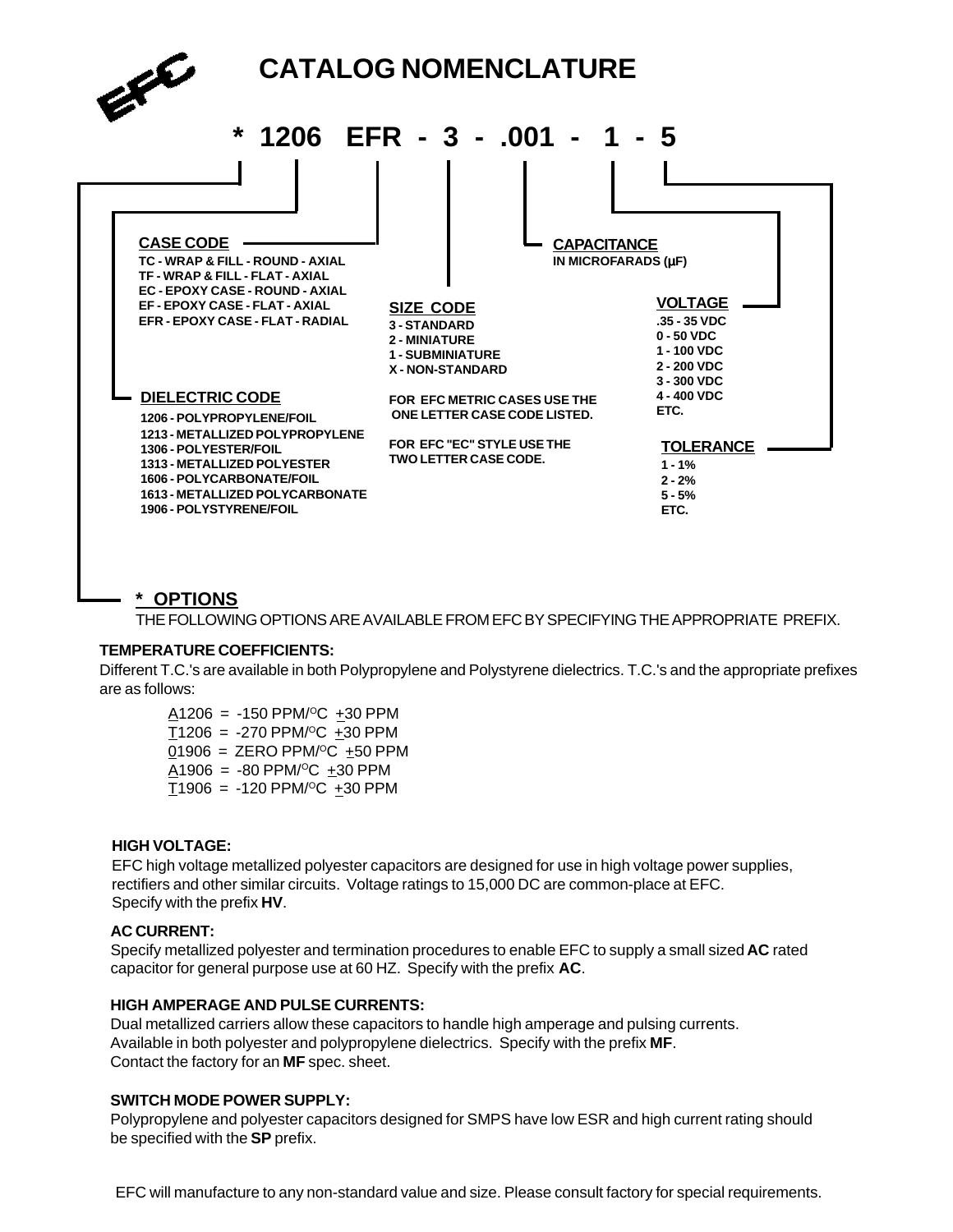



(All dimensions in inches)

 $D + .050"$ 

**1206TC**

### **Tubular Wrap and Fill**

Lead Specs. Tinned Copperweld Under .250D = 24 AWG .250 - .440D = 22 AWG Above .440D = 20 AWG

# **DIMENSIONS and RATINGS**

| Cap.                                              |                                              | 1206TC-1<br><b>50 VDC</b>                    |                                              | 1206TC-2<br><b>100 VDC</b>                   |                                              | 1206TC-3<br><b>150 VDC</b>                   |                                              | 1206TC-3<br><b>200 VDC</b>                   |                                              | 1206TC-3<br><b>400 VDC</b>                   |                                              | 1206TC-3<br><b>600 VDC</b>                   |  |
|---------------------------------------------------|----------------------------------------------|----------------------------------------------|----------------------------------------------|----------------------------------------------|----------------------------------------------|----------------------------------------------|----------------------------------------------|----------------------------------------------|----------------------------------------------|----------------------------------------------|----------------------------------------------|----------------------------------------------|--|
| μF                                                | D                                            | L                                            | D                                            | L                                            | D                                            | L                                            | D                                            | L                                            | D                                            | L                                            | D                                            | L                                            |  |
| .001<br>.0012<br>.0015<br>.0022<br>.0027<br>.0039 | .180<br>.180<br>.180<br>.180<br>.180<br>.180 | .406<br>.406<br>.406<br>.406<br>.406<br>.406 | .180<br>.180<br>.180<br>.180<br>.180<br>.180 | .406<br>.406<br>.406<br>.406<br>.406<br>.406 | .180<br>.180<br>.180<br>.180<br>.180<br>.180 | .406<br>.406<br>.406<br>.406<br>.406<br>.406 | .180<br>.180<br>.180<br>.180<br>.180<br>.180 | .406<br>.406<br>.406<br>.406<br>.406<br>.406 | .160<br>.170<br>.190<br>.230<br>.250<br>.180 | .406<br>.406<br>.406<br>.406<br>.406<br>.531 | .150<br>.160<br>.170<br>.200<br>.220<br>.270 | .531<br>.531<br>.531<br>.531<br>.531<br>.531 |  |
| .0047<br>.0056<br>.0068<br>.0082<br>.01           | .180<br>.180<br>.180<br>.190<br>.200         | .406<br>.406<br>.406<br>.406<br>.406         | .180<br>.180<br>.190<br>.210<br>.230         | .406<br>.406<br>.406<br>.406<br>.406         | .180<br>.180<br>.190<br>.210<br>.230         | .406<br>.406<br>.406<br>.406<br>.406         | .200<br>.210<br>.230<br>.170<br>.190         | .406<br>.406<br>.406<br>.531<br>.531         | .190<br>.210<br>.230<br>.250<br>.270         | .531<br>.531<br>.531<br>.531<br>.531         | .290<br>.230<br>.250<br>.270<br>.300         | .531<br>.656<br>.656<br>.656<br>.656         |  |
| .012<br>.015<br>.018<br>.022<br>.027              | .220<br>.240<br>.180<br>.190<br>.210         | .406<br>.406<br>.531<br>.531<br>.531         | .250<br>.180<br>.200<br>.210<br>.240         | .406<br>.531<br>.531<br>.531<br>.531         | .250<br>.180<br>.200<br>.210<br>.240         | .406<br>.531<br>.531<br>.531<br>.531         | .200<br>.220<br>.240<br>.270<br>.240         | .531<br>.531<br>.531<br>.531<br>.656         | .290<br>.260<br>.280<br>.310<br>.340         | .531<br>.656<br>.656<br>.656<br>.656         | .330<br>.360<br>.330<br>.360<br>.400         | .656<br>.656<br>.781<br>.781<br>.781         |  |
| .033<br>.039<br>.047<br>.056                      | .230<br>.250<br>.270<br>.290                 | .531<br>.531<br>.531<br>.531                 | .260<br>.280<br>.250<br>.270                 | .531<br>.531<br>.656<br>.656                 | .260<br>.280<br>.250<br>.270                 | .531<br>.531<br>.656<br>.656                 | .260<br>.280<br>.310<br>.340                 | .656<br>.656<br>.656<br>.656                 | .370<br>.350<br>.380<br>.420                 | .656<br>.781<br>.781<br>.781<br>.906         | .380<br>.420<br>.460<br>.500                 | .906<br>.906<br>.906<br>.906<br>1.190        |  |
| .068<br>.082<br>.1<br>.12<br>.15                  | .260<br>.290<br>.310<br>.340<br>.380         | .656<br>.656<br>.656<br>.656<br>.656         | .290<br>.320<br>.350<br>.340<br>.370         | .656<br>.656<br>.656<br>.781<br>.781         | .290<br>.320<br>.350<br>.340<br>.370         | .656<br>.656<br>.656<br>.781<br>.781         | .370<br>.350<br>.390<br>.420<br>.420         | .656<br>.781<br>.781<br>.781<br>.906         | .400<br>.440<br>.490<br>.450<br>.500         | .906<br>.906<br>1.190<br>1.190               | .450<br>.500<br>.550<br>.590<br>.660         | 1.190<br>1.190<br>1.190<br>1.190             |  |
| .18<br>.22<br>.27<br>.33<br>.39                   | .360<br>.390<br>.390<br>.430<br>.470         | .781<br>.781<br>.906<br>.906<br>.906         | .410<br>.400<br>.440<br>.490<br>.450         | .781<br>.906<br>.906<br>.906<br>1.190        | .410<br>.400<br>.440<br>.490<br>.450         | .781<br>.906<br>.906<br>.906<br>1.190        | .460<br>.500<br>.480<br>.520<br>.570         | .906<br>.906<br>1.190<br>1.190<br>1.190      | .550<br>.600<br>.670<br>.640<br>.700         | 1.190<br>1.190<br>1.190<br>1.440<br>1.440    | .630<br>.690<br>.690<br>.760<br>.830         | 1.440<br>1.440<br>1.690<br>1.690<br>1.690    |  |
| .47<br>.56<br>.68<br>.82<br>1.0                   | .430<br>.470<br>.510<br>.560<br>.620         | 1.190<br>1.190<br>1.190<br>1.190<br>1.190    | .490<br>.540<br>.590<br>.650<br>.630         | 1.190<br>1.190<br>1.190<br>1.190<br>1.440    | .490<br>.540<br>.590<br>.650<br>.630         | 1.190<br>1.190<br>1.190<br>1.190<br>1.440    | .620<br>.590<br>.650<br>.710<br>.720         | 1.190<br>1.440<br>1.440<br>1.440<br>1.190    | .690<br>.750<br>.830<br>.830<br>.920         | 1.690<br>1.690<br>1.690<br>1.940<br>1.940    | .830<br>.900<br>.990<br>1.090<br>1.110       | 1.940<br>1.940<br>1.940<br>1.940<br>2.250    |  |
| 1.25<br>1.5<br>2.0<br>3.0<br>4.0                  | .610<br>.670<br>.630<br>.700<br>.810         | 1.440<br>1.440<br>1.440<br>1.690<br>1.690    | .700<br>.690<br>.800<br>.890<br>1.030        | 1.440<br>1.690<br>1.690<br>1.940<br>1.940    | .700<br>.690<br>.800<br>.890<br>1.030        | 1.440<br>1.690<br>1.690<br>1.940<br>1.940    | .800<br>.800<br>.920<br>1.130                | 1.190<br>1.190<br>1.940<br>1.940             | 1.030<br>1.040<br>1.200                      | 1.440<br>2.250<br>2.250                      | 1.240<br>1.360                               | 2.250<br>2.250                               |  |
| 5.0                                               |                                              |                                              | 1.150                                        | 1.940                                        | 1.150                                        | 1.940                                        |                                              |                                              |                                              |                                              |                                              |                                              |  |
|                                                   |                                              |                                              |                                              |                                              |                                              |                                              |                                              |                                              |                                              |                                              |                                              |                                              |  |

### **ELECTRONIC FILM CAPACITORS, INC.**

Reidville Industrial Park \* 41 Interstate Lane \* WATERBURY, CONNECTICUT 06705 Phone (203) 755-5629 FAX (203) 755-0659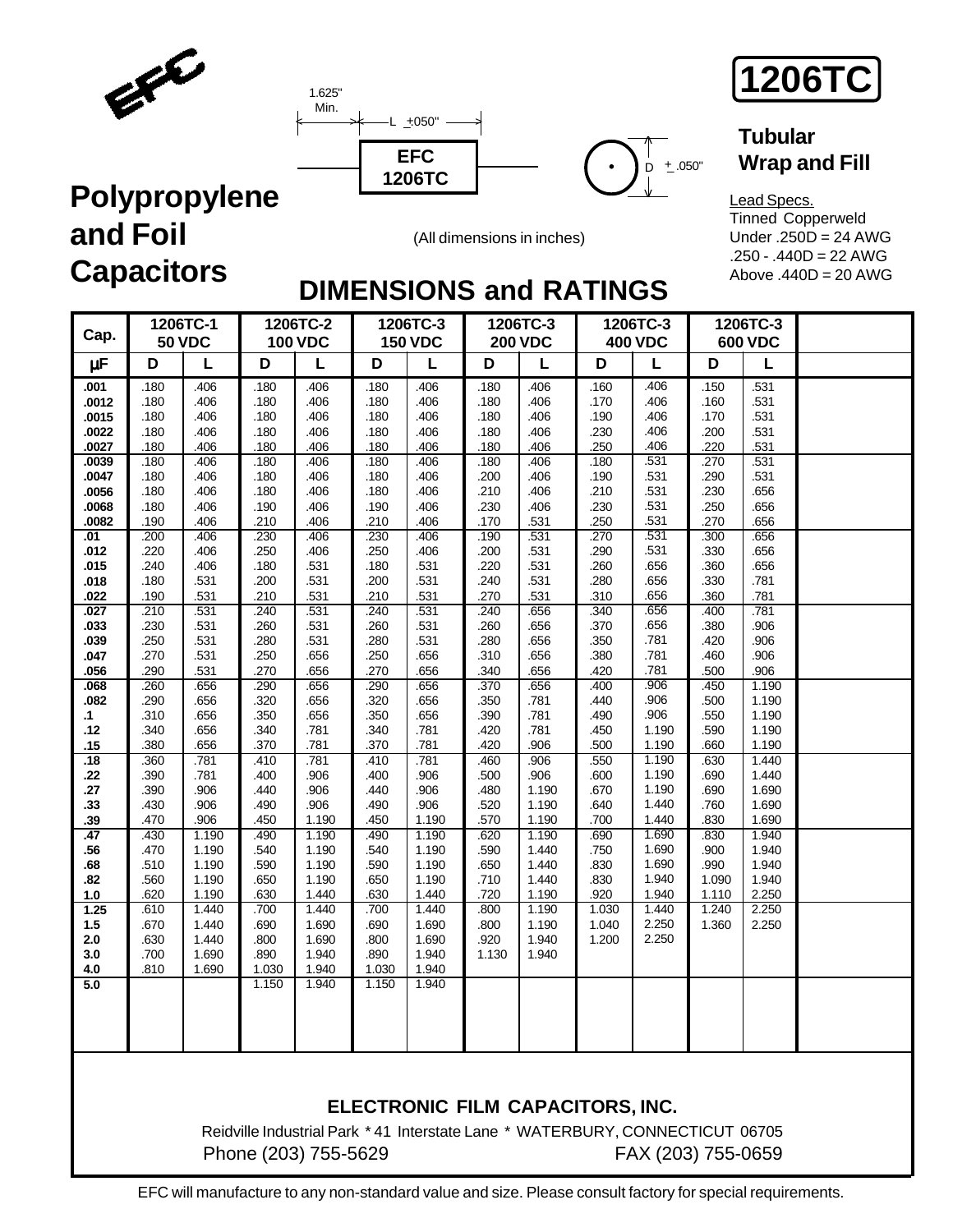

ELE





### **Oval Wrap and Fill**

Lead Specs. Tinned Copperweld Under .190T = 24 AWG .190 - .380T = 22 AWG Above .380T = 20 AWG

## **DIMENSIONS and RATINGS**

| Cap.           |              | 1206TF-1<br><b>50 VDC</b> |                |              | 1206TF-2<br><b>100 VDC</b> |                                                                               |              | 1206TF-3<br><b>150 VDC</b> |                |              | 1206TF-3<br><b>200 VDC</b> |                                  |               | 1206TF-3<br><b>400 VDC</b> |                    |              | 1206TF-3<br><b>600 VDC</b> |                |  |
|----------------|--------------|---------------------------|----------------|--------------|----------------------------|-------------------------------------------------------------------------------|--------------|----------------------------|----------------|--------------|----------------------------|----------------------------------|---------------|----------------------------|--------------------|--------------|----------------------------|----------------|--|
| μF             | Τ            | w                         | L              | Τ            | W                          | L                                                                             | T            | W                          | L              | T            | W                          | L                                | T             | W                          | L                  | $\mathbf T$  | W                          | L              |  |
| .001           | .120         | .210                      | .406           | .120         | .210                       | .406                                                                          | .120         | .210                       | .406           | .120         | .210                       | .406                             | .120          | .210                       | .406               | .120         | .210                       | .531           |  |
| .0012          | .120         | .210                      | .406           | .120         | .210                       | .406                                                                          | .120         | .210                       | .406           | .120         | .210                       | .406                             | .120          | .210                       | .406               | .120         | .210                       | .531           |  |
| .0015<br>.0022 | .120<br>.120 | .210<br>.210              | .406<br>.406   | .120<br>.120 | .210<br>.210               | .406<br>.406                                                                  | .120<br>.120 | .210<br>.210               | .406<br>.406   | .120<br>.120 | .210<br>.210               | .406<br>.406                     | .130<br>.170  | .230<br>.260               | .406<br>.406       | .120<br>.140 | .210<br>.240               | .531<br>.531   |  |
| .0027          | .120         | .210                      | .406           | .120         | .210                       | .406                                                                          | .120         | .210                       | .406           | .120         | .210                       | .406                             | .190          | .280                       | .406               | .160         | .260                       | .531           |  |
| .0039          | .120         | .210                      | .406           | .120         | .210                       | .406                                                                          | .120         | .210                       | .406           | .120         | .220                       | .406                             | .120          | .210                       | .531               | .210         | .300                       | .531           |  |
| .0047          | .120         | .210                      | .406<br>.406   | .120         | .210                       | .406                                                                          | .120         | .210                       | .406           | .140         | .230                       | .406                             | .130          | .230                       | .531<br>.531       | .230         | .320                       | .531<br>.656   |  |
| .0056<br>.0068 | .120<br>.120 | .210<br>.210              | .406           | .120<br>.130 | .210<br>.230               | .406<br>.406                                                                  | .120<br>.130 | .210<br>.230               | .406<br>.406   | .150<br>.170 | .250<br>.270               | .406<br>.406                     | .150<br>.170  | .240<br>.260               | .531               | .170<br>.190 | .260<br>.280               | .656           |  |
| .0082          | .130         | .220                      | .406           | .150         | .240                       | .406                                                                          | .150         | .240                       | .406           | .110         | .210                       | .531                             | .190          | .280                       | 531                | .210         | .310                       | .656           |  |
| .01            | .140         | .240                      | .406           | .170         | .260                       | .406                                                                          | .170         | .260                       | .406           | .130         | .220                       | .531                             | .210          | .300                       | .531               | .240         | .330                       | .656           |  |
| .012           | .160         | .250<br>.280              | .406<br>.406   | .190<br>.120 | .280<br>.210               | .406<br>.531                                                                  | .190         | .280<br>.210               | .406<br>.531   | .140         | .240<br>.260               | .531<br>.531                     | .230          | .330<br>.290               | .531<br>.656       | .270         | .360<br>.400               | .656<br>.656   |  |
| .015<br>.018   | .180<br>.120 | .210                      | .531           | .140         | .220                       | .531                                                                          | .120<br>.140 | .220                       | .531           | .160<br>.180 | .280                       | .531                             | .200<br>.220  | .310                       | .656               | .300<br>.350 | .380                       | .781           |  |
| .022           | .130         | .230                      | .531           | .150         | .230                       | .531                                                                          | .150         | .230                       | .531           | .210         | .300                       | .531                             | .250          | .340                       | .656               | .280         | .410                       | .781           |  |
| .027           | .150         | .240                      | .531           | .180         | .250                       | .531                                                                          | .180         | .250                       | .531           | .180         | .270                       | .656                             | .280          | .370                       | .656               | .320         | 450                        | .781           |  |
| .033           | .170         | .260<br>.280              | .531<br>.531   | .200         | .270<br>.290               | .531<br>.531                                                                  | .200         | .270<br>.290               | .531<br>.531   | .200         | .300<br>.320               | .656<br>.656                     | .310          | .410<br>.400               | .656<br>.781       | .300         | .430<br>.460               | .906<br>.906   |  |
| .039<br>.047   | .190<br>.210 | .310                      | .531           | .220<br>.190 | .310                       | .656                                                                          | .220<br>.190 | .310                       | .656           | .220<br>.250 | .340                       | .656                             | .270<br>.300  | .430                       | .781               | .340<br>.380 | .500                       | .906           |  |
| .056           | .230         | .330                      | .531           | .210         | .280                       | .656                                                                          | .210         | .280                       | .656           | .280         | .370                       | .656                             | .340          | .460                       | .781               | .420         | 540                        | .906           |  |
| .068           | .200         | .300                      | .656           | .230         | .300                       | .656                                                                          | .230         | .300                       | .656           | .310         | .400                       | .656                             | .320          | .450                       | .906               | .350         | .510                       | 1.190          |  |
| .082           | .230<br>.250 | .320<br>.350              | .656<br>.656   | .260<br>.290 | .330<br>.360               | .656<br>.656                                                                  | .260<br>.290 | .330<br>.360               | .656<br>.656   | .270<br>.310 | .400<br>.430               | .781<br>.781                     | .360<br>.410  | .490<br>.530               | .906<br>.906       | .390<br>.440 | .560<br>.610               | 1.190<br>1.190 |  |
| .1<br>.12      | .280         | .380                      | .656           | .260         | .390                       | .781                                                                          | .260         | .390                       | .781           | .340         | .470                       | .781                             | .350          | .510                       | 1.190              | .490         | .660                       | 1.190          |  |
| .15            | .320         | .420                      | .656           | .290         | .380                       | .781                                                                          | .290         | .380                       | .781           | .340         | .460                       | .906                             | .400          | .560                       | 1.190              | .560         | .720                       | 1.190          |  |
| .18            | .300         | .390                      | .781           | .330         | .420                       | .781                                                                          | .330         | .420                       | .781           | .380         | .500                       | .906                             | .440          | .610                       | 1.190              | .520         | .690                       | 1.440          |  |
| .22<br>.27     | 330<br>.330  | .430<br>.420              | .781<br>.906   | .320<br>.360 | .450<br>.490               | .906<br>.906                                                                  | .320<br>.360 | .450<br>.490               | .906<br>.906   | .420<br>.370 | .550<br>.540               | .906<br>1.190                    | .500<br>.560  | .660<br>.730               | 1.190<br>1.190     | 590<br>.570  | .750<br>.760               | 1.440<br>1.690 |  |
| .33            | 370.         | .460                      | .906           | .410         | .530                       | .906                                                                          | .410         | .530                       | .906           | .420         | .580                       | 1.190                            | .540          | .700                       | 1.440              | .640         | .8300                      | 1.690          |  |
| .39            | .410         | .500                      | .906           | .350         | .510                       | 1.190                                                                         | .350         | .510                       | 1.190          | .460         | .630                       | 1.190                            | .590          | .760                       | 1.440              | .700         | .900                       | 1.690          |  |
| .47            | .370         | .460                      | 1.190          | .390         | .560                       | 1.190                                                                         | .390         | .560                       | 1.190          | .510         | .680                       | 1.190                            | .570          | .760                       | 1.690              | .700         | .900                       | 1.940          |  |
| .56<br>.68     | .410<br>.450 | .500<br>.550              | 1.190<br>1.190 | .430<br>.480 | .600<br>.650               | 1.190<br>1.190                                                                | .430<br>.480 | .600<br>.650               | 1.190<br>1.190 | .490<br>.550 | .650<br>.710               | 1.440<br>1.440                   | .630<br>.700  | .830<br>.900               | 1.690<br>1.690     | .780<br>.870 | .970<br>1.060              | 1.940<br>1.940 |  |
| .82            | 500          | .600                      | 1.190          | .540         | .710                       | 1.190                                                                         | .540         | .710                       | 1.190          | .610         | .780                       | 1.440                            | .710          | .910                       | 1.940              | .960         | 1.160                      | 1.940          |  |
| 1.0            | .560         | .660                      | 1.190          | .520         | .690                       | 1.440                                                                         | .520         | .690                       | 1.440          | .590         | .790                       | 1.190                            | .790          | .990                       | 1.940              | .990         | 1.180                      | 2.250          |  |
| 1.25           | .550         | .650                      | 1.440<br>1.440 | .590         | .760                       | 1.440<br>1.690                                                                | .590         | .760                       | 1.440<br>1.690 | .670         | .870                       | 1.190<br>1.190                   | .900          | 1.100                      | 1.440<br>2.250     | 1.120        | 1.310                      | 2.250          |  |
| 1.5<br>2.0     | 610.<br>570  | .700<br>.670              | 1.440          | .570<br>.670 | .770<br>.870               | 1.690                                                                         | .570<br>.670 | .770<br>.870               | 1.690          | .680<br>.800 | .870<br>.990               | 1.940                            | .920<br>1.080 | 1.110<br>1.270             | 2.250              | 1.230        | 1.430                      | 2.250          |  |
| 3.0            | .620         | .750                      | 1.690          | .770         | .970                       | 1.940                                                                         | .770         | .970                       | 1.940          | 1.000        | 1.200                      | 1.940                            |               |                            |                    |              |                            |                |  |
| 4.0            | .730         | .850                      | 1.690          | .900         | 1.100                      | 1.940                                                                         | .900         | 1.100                      | 1.940          |              |                            |                                  |               |                            |                    |              |                            |                |  |
| 5.0            |              |                           |                | 1.020        | 1.220                      | 1.940                                                                         | 1.020        | 1.220                      | 1.940          |              |                            |                                  |               |                            |                    |              |                            |                |  |
|                |              |                           |                |              |                            |                                                                               |              |                            |                |              |                            |                                  |               |                            |                    |              |                            |                |  |
|                |              |                           |                |              |                            |                                                                               |              |                            |                |              |                            |                                  |               |                            |                    |              |                            |                |  |
|                |              |                           |                |              |                            |                                                                               |              |                            |                |              |                            |                                  |               |                            |                    |              |                            |                |  |
|                |              |                           |                |              |                            |                                                                               |              |                            |                |              |                            |                                  |               |                            |                    |              |                            |                |  |
|                |              |                           |                |              |                            |                                                                               |              |                            |                |              |                            |                                  |               |                            |                    |              |                            |                |  |
|                |              |                           |                |              |                            |                                                                               |              |                            |                |              |                            | ELECTRONIC FILM CAPACITORS, INC. |               |                            |                    |              |                            |                |  |
|                |              |                           |                |              |                            | Reidville Industrial Park * 41 Interstate Lane * WATERBURY, CONNECTICUT 06705 |              |                            |                |              |                            |                                  |               |                            |                    |              |                            |                |  |
|                |              |                           |                |              |                            | Phone (203) 755-5629                                                          |              |                            |                |              |                            |                                  |               |                            | FAX (203) 755-0659 |              |                            |                |  |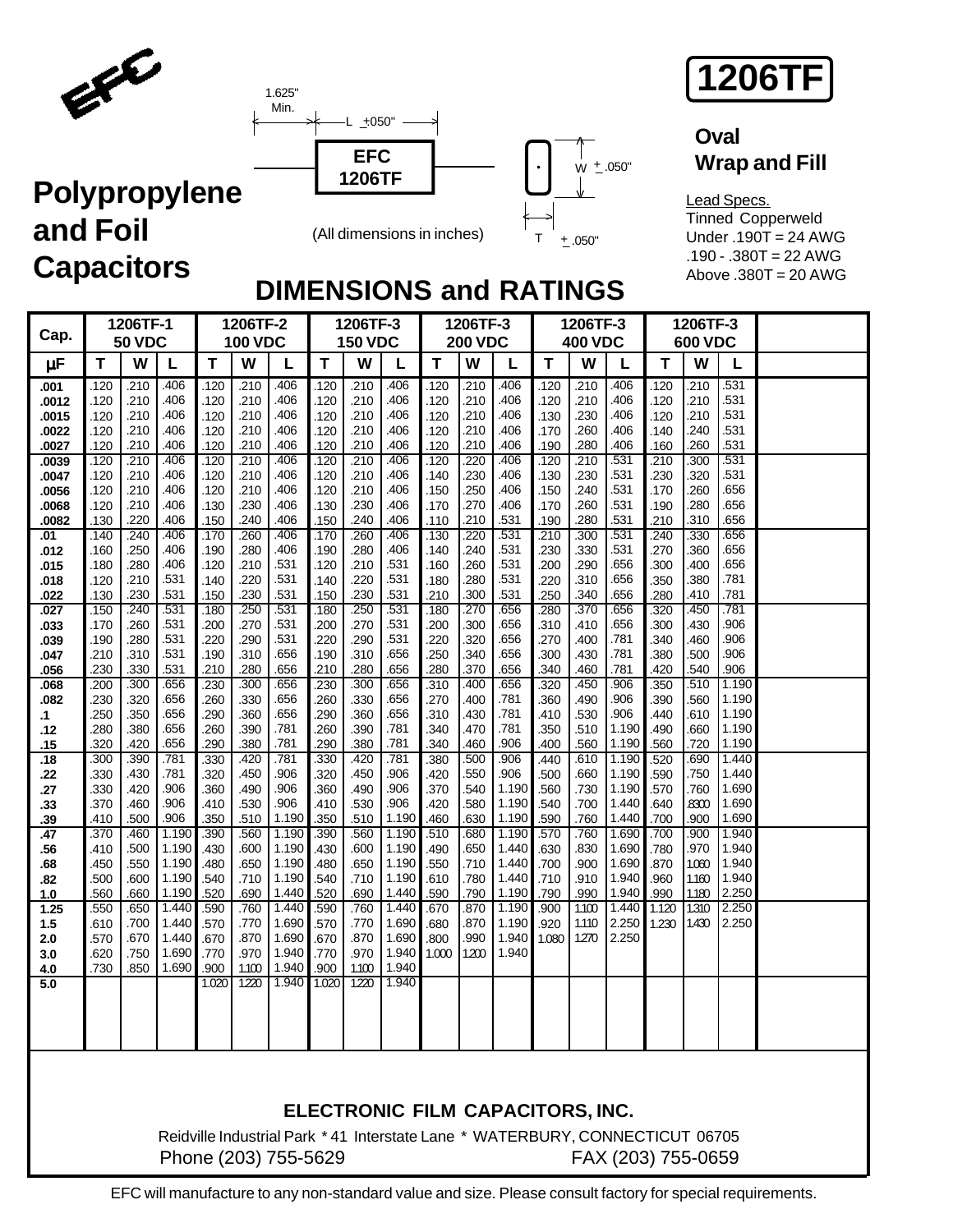





# **Epoxy case**

# **Polypropylene and Foil Capacitors**



Lead Specs. Tinned Copperweld Under .250D = 24 AWG .250 - .440D = 22 AWG Above  $.440D = 20$  AWG

# **DIMENSIONS and RATINGS**

| Cap.                                                                                                                                                                                                                                                      | 1206EC<br><b>50 VDC</b>                                                                                                                                                                        |                                                                                                                                                                                                                                                           | 1206EC<br><b>100 VDC</b>                                                                                                                                                                                                                                                         |                                                                                                                                                                                                         | 1206EC<br><b>150 VDC</b>                                                                                                                                                                                                                                                       |                                                                                                                                                                                                                                           | 1206EC<br><b>200 VDC</b>                                                                                                                                                                                                                                        |                                                                                                                                                                                                        | 1206EC                                                                                                                                                                                          | <b>400 VDC</b>                                                                                                                                                                                  | 1206EC                                                                                                                                       | <b>600 VDC</b>                                                                                                                                                                                                                       |
|-----------------------------------------------------------------------------------------------------------------------------------------------------------------------------------------------------------------------------------------------------------|------------------------------------------------------------------------------------------------------------------------------------------------------------------------------------------------|-----------------------------------------------------------------------------------------------------------------------------------------------------------------------------------------------------------------------------------------------------------|----------------------------------------------------------------------------------------------------------------------------------------------------------------------------------------------------------------------------------------------------------------------------------|---------------------------------------------------------------------------------------------------------------------------------------------------------------------------------------------------------|--------------------------------------------------------------------------------------------------------------------------------------------------------------------------------------------------------------------------------------------------------------------------------|-------------------------------------------------------------------------------------------------------------------------------------------------------------------------------------------------------------------------------------------|-----------------------------------------------------------------------------------------------------------------------------------------------------------------------------------------------------------------------------------------------------------------|--------------------------------------------------------------------------------------------------------------------------------------------------------------------------------------------------------|-------------------------------------------------------------------------------------------------------------------------------------------------------------------------------------------------|-------------------------------------------------------------------------------------------------------------------------------------------------------------------------------------------------|----------------------------------------------------------------------------------------------------------------------------------------------|--------------------------------------------------------------------------------------------------------------------------------------------------------------------------------------------------------------------------------------|
| μF                                                                                                                                                                                                                                                        | D                                                                                                                                                                                              | L                                                                                                                                                                                                                                                         | D                                                                                                                                                                                                                                                                                | L                                                                                                                                                                                                       | D                                                                                                                                                                                                                                                                              | L                                                                                                                                                                                                                                         | D                                                                                                                                                                                                                                                               | L                                                                                                                                                                                                      | D                                                                                                                                                                                               | L                                                                                                                                                                                               | D                                                                                                                                            | L                                                                                                                                                                                                                                    |
| .001<br>.0012<br>.0015<br>.0022<br>.0027<br>.0039<br>.0047<br>.0056<br>.0068<br>.0082<br>.01<br>.012<br>.015<br>.018<br>.022<br>.027<br>.033<br>.039<br>.047<br>.056<br>.068<br>.082<br>$\cdot$ 1<br>.12<br>.15<br>.18<br>.22<br>.27<br>.33<br>.39<br>.47 | 1<br>1<br>1<br>1<br>1<br>1<br>1<br>2<br>2<br>2<br>$\overline{c}$<br>2<br>2<br>$\overline{2}$<br>3<br>3<br>3<br>3<br>4<br>4<br>4<br>4<br>4<br>5<br>5<br>5<br>6<br>6<br>7<br>7<br>$\overline{7}$ | A<br>Α<br>Α<br>Α<br>Α<br>$\overline{A}$<br>Α<br>A<br>A<br>Α<br>B<br>B<br>B<br>B<br>B<br>$\overline{B}$<br>$\mathsf C$<br>$\mathsf{C}$<br>$\mathsf{C}$<br>$\mathsf C$<br>$\overline{\text{c}}$<br>D<br>D<br>D<br>D<br>Ε<br>E<br>$\mathsf E$<br>E<br>F<br>F | 1<br>1<br>1<br>$\mathbf{1}$<br>1<br>$\overline{1}$<br>2<br>$\overline{2}$<br>$\mathbf{1}$<br>1<br>$\overline{2}$<br>$\overline{2}$<br>$\overline{2}$<br>3<br>3<br>$\overline{3}$<br>3<br>4<br>4<br>4<br>4<br>5<br>5<br>5<br>5<br>6<br>6<br>7<br>$\overline{7}$<br>$\overline{7}$ | Α<br>Α<br>Α<br>A<br>A<br>Α<br>Α<br>A<br>B<br>B<br>B<br>B<br>B<br>B<br>B<br>$\overline{\mathsf{c}}$<br>$\mathsf C$<br>C<br>$\mathsf C$<br>$\mathsf{C}$<br>D<br>D<br>D<br>D<br>E<br>E<br>Е<br>E<br>F<br>F | 1<br>$\mathbf{1}$<br>$\mathbf{1}$<br>1<br>1<br>$\overline{1}$<br>2<br>$\overline{2}$<br>$\mathbf{1}$<br>1<br>$\overline{c}$<br>$\overline{2}$<br>$\overline{2}$<br>3<br>3<br>3<br>3<br>4<br>4<br>4<br>4<br>5<br>5<br>5<br>5<br>6<br>6<br>7<br>$\overline{7}$<br>$\overline{7}$ | Α<br>Α<br>Α<br>Α<br>Α<br>$\overline{A}$<br>Α<br>A<br>B<br>B<br>B<br>B<br>B<br>B<br>B<br>$\overline{\text{c}}$<br>$\mathsf C$<br>C<br>$\mathsf{C}$<br>C<br>D<br>D<br>D<br>D<br>Е<br>$\overline{E}$<br>$\mathsf E$<br>$\mathsf E$<br>F<br>F | 1<br>1<br>1<br>$\mathbf{1}$<br>2<br>$\overline{2}$<br>$\overline{\mathbf{c}}$<br>$\overline{2}$<br>$\overline{2}$<br>$\overline{2}$<br>3<br>3<br>$\overline{2}$<br>3<br>4<br>4<br>4<br>4<br>4<br>5<br>5<br>5<br>6<br>6<br>7<br>$\overline{7}$<br>$\overline{7}$ | A<br>Α<br>Α<br>A<br>Α<br>$\overline{A}$<br>B<br>B<br>B<br>B<br>B<br>B<br>C<br>$\mathsf{C}$<br>C<br>$\overline{\text{c}}$<br>$\mathsf C$<br>C<br>D<br>D<br>$\overline{D}$<br>Е<br>Е<br>E<br>E<br>E<br>F | 2<br>$\mathbf 2$<br>2<br>1<br>2<br>$\overline{2}$<br>3<br>3<br>$\overline{2}$<br>3<br>$\overline{3}$<br>4<br>4<br>4<br>4<br>5<br>5<br>5<br>6<br>6<br>$\overline{7}$<br>7<br>7<br>$\overline{7}$ | Α<br>Α<br>A<br>B<br>$\sf B$<br>B<br>$\sf B$<br>B<br>$\mathsf{C}$<br>$\mathsf C$<br>$\mathsf{C}$<br>$\mathbf C$<br>$\mathsf C$<br>$\mathsf{C}$<br>D<br>D<br>D<br>E<br>E<br>E<br>E<br>E<br>F<br>F | 2<br>2<br>2<br>3<br>3<br>$\overline{3}$<br>3<br>4<br>4<br>4<br>4<br>4<br>5<br>5<br>5<br>6<br>6<br>7<br>7<br>$\overline{7}$<br>$\overline{7}$ | $\overline{B}$<br>B<br>B<br>B<br>B<br>$\overline{\mathsf{c}}$<br>$\mathsf C$<br>$\mathsf C$<br>$\mathsf C$<br>$\mathsf C$<br>$\overline{\mathsf{D}}$<br>D<br>D<br>D<br>Е<br>Ε<br>$\mathsf E$<br>$\mathsf E$<br>$\mathsf E$<br>F<br>F |
|                                                                                                                                                                                                                                                           | $4 = .312$                                                                                                                                                                                     | <b>DIAMETER</b><br>$1 = .187$ $5 = .375$<br>$2 = .225$ 6 = .437<br>$3 = .250$ $7 = .500$<br>Phone (203) 755-5629                                                                                                                                          |                                                                                                                                                                                                                                                                                  |                                                                                                                                                                                                         |                                                                                                                                                                                                                                                                                | <b>SIZE CODE</b>                                                                                                                                                                                                                          | ELECTRONIC FILM CAPACITORS, INC.<br>Reidville Industrial Park *41 Interstate Lane * WATERBURY, CONNECTICUT 06705                                                                                                                                                |                                                                                                                                                                                                        | FAX (203) 755-0659                                                                                                                                                                              | <b>LENGTH</b><br>$A = .375$<br>$B = .500$<br>$C = .625$                                                                                                                                         | $D = .750$<br>$E = .875$<br>$F = 1.190$                                                                                                      |                                                                                                                                                                                                                                      |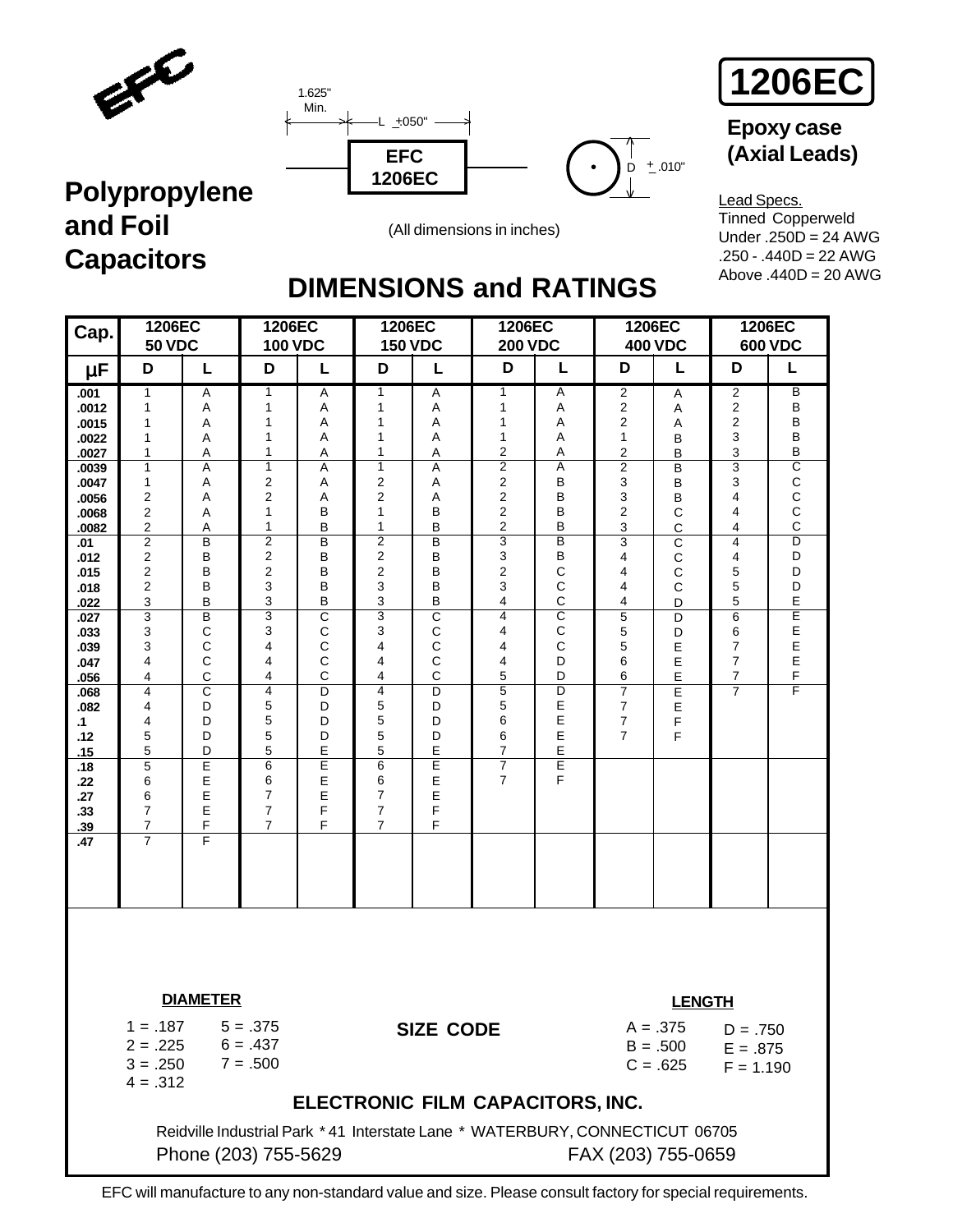





**1206EFR**

### **Epoxy Case (Radial Leads)**

Lead Specs. - Tinned Copperweld

1.10

 **L** .420 .550 .670 .820 1.04 1.24

**AWG** 22 22 22 22 22  **S** .30 .40 .50 .60 .80

> 20 20

## **DIMENSIONS and RATINGS**

(All dimensions in inches)

|                |              |                                                                              |              |              |                |              |              |                          |              |                                  |                |                |              |                |              | 1.75 | 1.60 |  |
|----------------|--------------|------------------------------------------------------------------------------|--------------|--------------|----------------|--------------|--------------|--------------------------|--------------|----------------------------------|----------------|----------------|--------------|----------------|--------------|------|------|--|
| Cap.           |              | 1206EFR-1                                                                    |              |              | 1206EFR-2      |              |              | 1206EFR-3                |              |                                  | 1206EFR-3      |                |              | 1206EFR-3      |              |      |      |  |
|                |              | <b>50 VDC</b>                                                                |              |              | 100-150 VDC    |              |              | <b>200 VDC</b>           |              |                                  | <b>400 VDC</b> |                |              | <b>600 VDC</b> |              |      |      |  |
| μF             | T            | L                                                                            | H            | т            | L              | н            | T            | L                        | н            | Т                                | L              | Н              | T            | L              | Н            |      |      |  |
| .001           | .160         | .420                                                                         | .330         | .160         | .420           | .330         | .160         | .420                     | .330         | .160                             | .420           | .330           | .180         | .550           | .330         |      |      |  |
| .0012          | .160         | .420                                                                         | .330         | .160         | .420           | .330         | .160         | .420                     | .330         | .160                             | .420           | 330            | .180         | .550           | .330         |      |      |  |
| .0015          | .160         | .420                                                                         | .330         | .160         | .420           | .330         | .160         | .420                     | .330         | .180                             | .420           | .330           | .180         | .550           | .330         |      |      |  |
| .0022          | .160         | .420                                                                         | .330         | .160         | .420           | .330         | .160         | .420                     | .330         | .180                             | .550           | 330            | .180         | .550           | .330         |      |      |  |
| .0027          | .160         | .420                                                                         | .330         | .160         | .420           | .330         | .160         | .420                     | .330         | .180                             | .550           | .330           | .240         | .550           | .370         |      |      |  |
| .0039          | .160         | .420                                                                         | .330         | .160         | .420           | .330         | .160         | .420                     | .330         | .180                             | 550            | .330           | .240         | .550           | .370         |      |      |  |
| .0047          | .160         | .420                                                                         | .330         | .160         | .420           | .330         | .180         | .420                     | .330         | .180                             | .550           | 330            | .300         | .550           | .430         |      |      |  |
| .0056          | .160         | .420                                                                         | .330         | .160         | .420           | .330         | .180         | .420                     | .330         | .180                             | .550           | 330            | .300         | .550           | .430         |      |      |  |
| .0068<br>.0082 | .160<br>.160 | .420<br>.420                                                                 | .330<br>.330 | .160<br>.180 | .420<br>.420   | .330<br>.330 | .180<br>.180 | .550<br>.550             | .330<br>.330 | .240<br>.240                     | .550<br>.550   | 370<br>370     | .300<br>.300 | .670<br>.670   | .430<br>.430 |      |      |  |
| .01            | .180         | .420                                                                         | .330         | .180         | .550           | .330         | .180         | .550                     | .330         | .240                             | 550            | .370           | .300         | .670           | .430         |      |      |  |
| .012           | .180         | .420                                                                         | .330         | .180         | .550           | .330         | .180         | .550                     | .330         | .300                             | .550           | .430           | .300         | .670           | .430         |      |      |  |
| .015           | .180         | .550                                                                         | .330         | .180         | .550           | .330         | .240         | .550                     | .370         | .300                             | .550           | .430           | .300         | .820           | .430         |      |      |  |
| .018           | .180         | .550                                                                         | .330         | .180         | .550           | .330         | .240         | .550                     | .370         | .300                             | .670           | .430           | .300         | .820           | .430         |      |      |  |
| .022           | .180         | .550                                                                         | .330         | .180         | .550           | .330         | .240         | .570                     | .370         | .300                             | .670           | 430            | .400         | .820           | .550         |      |      |  |
| .027           | .180         | .550                                                                         | .330         | .240         | .550           | .370         | .300         | .570                     | .430         | .300                             | .670           | .430           | .400         | .820           | .550         |      |      |  |
| .033           | .240         | .550                                                                         | .370         | .240         | .550           | .370         | .300         | .570                     | .430         | .300                             | .820           | .430           | .400         | .820           | .550         |      |      |  |
| .039           | .240         | .550                                                                         | .370         | .240         | .550           | .370         | .300         | .670                     | .430         | .300                             | .820           | .430           | .440         | 1.040          | .550         |      |      |  |
| .047           | .240         | .550                                                                         | .370         | .300         | .550           | .430         | .300         | .670                     | .430         | .400                             | .820           | 550            | .400         | 1.240          | .550         |      |      |  |
| .056           | .300         | .550                                                                         | .430         | .300         | .550           | .430         | .300         | .670                     | .430         | .400                             | .820           | 550            | .400         | 1.240          | .550         |      |      |  |
| .068           | .300         | .550                                                                         | .430         | .300         | .670           | .430         | .300         | .820                     | .430         | .400                             | 1.040          | .550           | .400         | 1.240          | .550         |      |      |  |
| .082           | .300<br>.300 | .670<br>.670                                                                 | .430         | .300<br>.300 | .670<br>.820   | .430<br>.430 | .300<br>.400 | .820<br>.820             | .430<br>.550 | .400<br>.400                     | 1.040          | .550<br>.550   | .570<br>.570 | 1.240          | .730<br>.730 |      |      |  |
| .1<br>.12      | .300         | .670                                                                         | .430<br>.430 | .300         | .820           | .430         | .400         | .820                     | .550         | .400                             | 1.240<br>1.240 | .550           | .570         | 1.240<br>1.240 | .730         |      |      |  |
| .15            | .300         | .820                                                                         | .430         | .400         | .820           | .550         | .400         | 1.040                    | .550         | .570                             | 1.240          | .730           | .700         | 1.240          | .940         |      |      |  |
| .18            | .400         | .820                                                                         | .550         | .400         | .820           | .550         | .400         | 1.240                    | .550         | .570                             | 1.240          | .730           | .700         | 1.240          | .940         |      |      |  |
| .22            | .400         | .820                                                                         | .550         | .400         | 1.040          | .550         | .400         | 1.240                    | .550         | .570                             | 1.240          | .730           | .570         | 1.750          | .730         |      |      |  |
| .27            | .400         | .820                                                                         | .550         | .400         | 1.040          | .550         | .570         | 1.240                    | .730         | .700                             | 1.240          | .940           | .700         | 1.750          | 1.125        |      |      |  |
| .33            | .400         | 1.040                                                                        | .550         | .400         | 1.240          | .550         | .570         | 1.240 .730               |              | .700                             | 1.240          | .940           | .700         | 1.750          | 1.125        |      |      |  |
| .39            | .400         | 1.240                                                                        | .550         | .400         | 1.240          | .550         | .570         | 1.240                    | .730         | .570                             | 1.750          | .730           | .700         | 1.750          | 1.125        |      |      |  |
| .47            | .400         | 1.240                                                                        | .550         | .570         | 1.240          | .730         | .570         | 1.240                    | .730         | .700                             | 1.750          | 1.125          | .800         | 1.750          | 1.125        |      |      |  |
| .56            | .570         | 1.240<br>1.240                                                               | .730         | .570         | 1.240          | .730         | .700         | 1.240                    | .940         | .700                             | 1.750          | 1.125          |              |                |              |      |      |  |
| .68<br>.82     | .570<br>.570 | 1.240                                                                        | .730<br>.740 | .570<br>.570 | 1.240<br>1.240 | .730<br>.730 | .700<br>.570 | 1.240 .940<br>1.750 .730 |              | .800<br>.800                     | 1.750<br>1.750 | 1.125<br>1.125 |              |                |              |      |      |  |
| 1.0            | .570         | 1.240                                                                        | .740         | .700         | 1.240          | .940         | .700         | 1.750 1.125              |              |                                  |                |                |              |                |              |      |      |  |
| 1.25           |              |                                                                              |              | .570         | 1.750          | .730         | .700         | 1.750 1.125              |              |                                  |                |                |              |                |              |      |      |  |
| 1.5            |              |                                                                              |              | .700         | 1.750          | 1.125        |              |                          |              |                                  |                |                |              |                |              |      |      |  |
| 2.0            |              |                                                                              |              | .700         | 1.750          | 1.125        |              |                          |              |                                  |                |                |              |                |              |      |      |  |
|                |              |                                                                              |              |              |                |              |              |                          |              |                                  |                |                |              |                |              |      |      |  |
|                |              |                                                                              |              |              |                |              |              |                          |              |                                  |                |                |              |                |              |      |      |  |
|                |              |                                                                              |              |              |                |              |              |                          |              |                                  |                |                |              |                |              |      |      |  |
|                |              |                                                                              |              |              |                |              |              |                          |              |                                  |                |                |              |                |              |      |      |  |
|                |              |                                                                              |              |              |                |              |              |                          |              |                                  |                |                |              |                |              |      |      |  |
|                |              |                                                                              |              |              |                |              |              |                          |              |                                  |                |                |              |                |              |      |      |  |
|                |              |                                                                              |              |              |                |              |              |                          |              |                                  |                |                |              |                |              |      |      |  |
|                |              |                                                                              |              |              |                |              |              |                          |              |                                  |                |                |              |                |              |      |      |  |
|                |              |                                                                              |              |              |                |              |              |                          |              |                                  |                |                |              |                |              |      |      |  |
|                |              |                                                                              |              |              |                |              |              |                          |              | ELECTRONIC FILM CAPACITORS, INC. |                |                |              |                |              |      |      |  |
|                |              | Reidville Industrial Park *41 Interstate Lane * WATERBURY, CONNECTICUT 06705 |              |              |                |              |              |                          |              |                                  |                |                |              |                |              |      |      |  |

Phone (203) 755-5629 FAX (203) 755-0659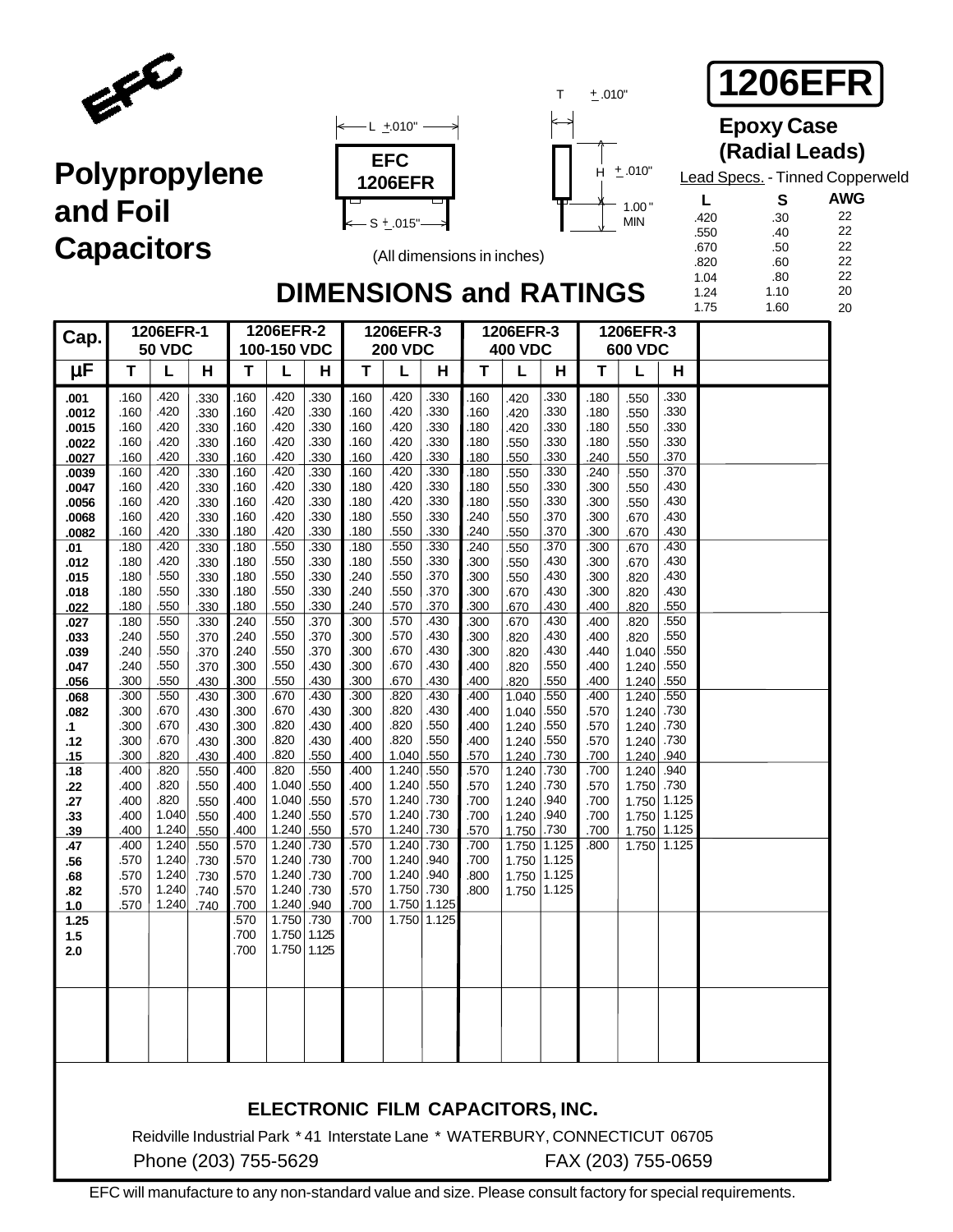







### **Epoxy Case (Radial Leads)**

 Lead Specs. Tinned Copperweld B through E cases: 22 AWG F through Q cases: 20 AWG

### **DIMENSIONS and RATINGS**

| Cap.<br>μF       | 63/40<br><b>VDC/VAC</b>        | 160/100<br><b>VDC/VAC</b> | 250/160<br><b>VDC/VAC</b> | 400/220<br><b>VDC/VAC</b>    | 630/250<br><b>VDC/VAC</b>      | <b>CASE</b><br><b>SIZE</b> | mm<br>L<br>in.  | mm<br>T<br>in.         | mm<br>H<br>in. | mm<br>S<br>in. |
|------------------|--------------------------------|---------------------------|---------------------------|------------------------------|--------------------------------|----------------------------|-----------------|------------------------|----------------|----------------|
| .001             | B                              | B                         | В                         | В                            | $\mathsf C$                    | B                          | 10.5            | $\overline{4}$         | 9              | 7.5            |
| .0012            | B                              | B                         | B                         | B                            | $\mathbf C$                    |                            | .413<br>13      | .157<br>$\overline{4}$ | .354<br>9      | .295<br>10     |
| .0015<br>.0022   | B<br>B                         | B<br>B                    | B<br>B                    | B<br>C                       | $\mathsf{C}$<br>D              | C                          | .512            | .157                   | .354           | .394           |
| .0027            | B                              | B                         | B                         | C                            | D                              | D                          | 13              | 5                      | 11             | 10             |
| .0039            | B                              | $\overline{B}$            | $\overline{\mathsf{B}}$   | $\overline{\text{c}}$        | $\overline{\mathsf{E}}$        |                            | .512            | .197                   | .433           | .394           |
| .0047            | B                              | B                         | С                         | С                            | F                              | E                          | 13              | 6                      | 12             | 10             |
| .0056            | B                              | B                         | С                         | С                            | F                              |                            | .512<br>18      | .236<br>$\mathbf{5}$   | .472<br>11     | .394<br>15     |
| .0068<br>.0082   | B<br>B                         | B<br>$\mathsf{C}$         | C<br>C                    | D<br>E                       | G<br>G                         | F                          | .709            | .197                   | .433           | .591           |
| $\overline{.01}$ | $\overline{B}$                 | $\overline{\text{c}}$     | $\overline{\text{c}}$     | Ε                            | $\overline{\mathsf{H}}$        | G                          | $\overline{18}$ | 6                      | 12             | 15             |
| .012             | C                              | C                         | С                         | F                            | H                              |                            | .709            | .236                   | .472           | .591           |
| .015             | С                              | С                         | D                         | G                            | J/L                            | Η                          | 18<br>.709      | 7.5                    | 13.5           | 15             |
| .018             | С                              | C                         | D                         | Н                            | J/L                            |                            | 26.5            | .295<br>$\overline{6}$ | .531<br>15     | .591<br>20     |
| .022<br>.027     | $\mathsf{C}$<br>$\overline{D}$ | D<br>$\overline{D}$       | E<br>Ē                    | Н<br>$\overline{\mathsf{H}}$ | K/M<br>$\overline{\mathsf{N}}$ | J                          | 1.04            | .236                   | .591           | .787           |
| .033             | D                              | E                         | G                         | J/L                          | N                              | K                          | 26.5            | $\overline{7}$         | 16             | 20             |
| .039             | E                              | E                         | G                         | K/M                          | O                              |                            | 1.04            | .276                   | .630           | .787           |
| .047             | E                              | F                         | H                         | K/M                          | $\circ$                        |                            | 26.5<br>1.04    | 6                      | 15             | 22.5<br>.886   |
| .056             | E                              | G                         | Н<br>J/L                  | N<br>$\overline{\mathsf{N}}$ | P                              |                            | 26.5            | .236<br>$\overline{7}$ | .591<br>16     | 22.5           |
| .068<br>.082     | $\overline{G}$<br>G            | G<br>Н                    | K/M                       | O                            | $\overline{P}$<br>P            | M                          | 1.04            | .276                   | .630           | .886           |
| .1               | H                              | Н                         | K/M                       | P                            | $\mathsf Q$                    | N                          | 26.5            | 8.5                    | 16.3           | 22.5           |
| .12              | H                              | J/L                       | N                         | P                            | Q                              |                            | 1.04            | .335                   | .642           | .886           |
| .15              | J/L                            | K/M                       | $\circ$                   | P                            |                                | O                          | 26.5<br>1.04    | 10<br>.394             | 19             | 22.5<br>.886   |
| .18              | K/M                            | $\overline{\mathsf{N}}$   | $\overline{\mathsf{o}}$   | $\overline{Q}$               |                                |                            | $\overline{32}$ | 11                     | .748<br>20     | 27.5           |
| .22<br>.27       | N<br>N                         | N<br>O                    | P<br>P                    | Q                            |                                | P                          | 1.26            | .433                   | .787           | 1.08           |
| .33              | O                              | O                         | P                         |                              |                                | Q                          | 32              | 13                     | 22             | 27.5           |
| .39              | $\circ$                        | P                         | Q                         |                              |                                |                            | 1.26            | .512                   | .866           | 1.08           |
| .47              | P                              | $\overline{\mathsf{P}}$   |                           |                              |                                |                            |                 |                        |                |                |
| .56<br>.68       | P<br>P                         | Q<br>Q                    |                           |                              |                                |                            |                 |                        |                |                |
| .82              | Q                              |                           |                           |                              |                                |                            |                 |                        |                |                |
|                  |                                |                           |                           |                              |                                |                            |                 |                        |                |                |
|                  |                                |                           |                           |                              |                                |                            |                 |                        |                |                |

### **ELECTRONIC FILM CAPACITORS, INC.**

Reidville Industrial Park \* 41 Interstate Lane \* WATERBURY, CONNECTICUT 06705 Phone (203) 755-5629 FAX (203) 755-0659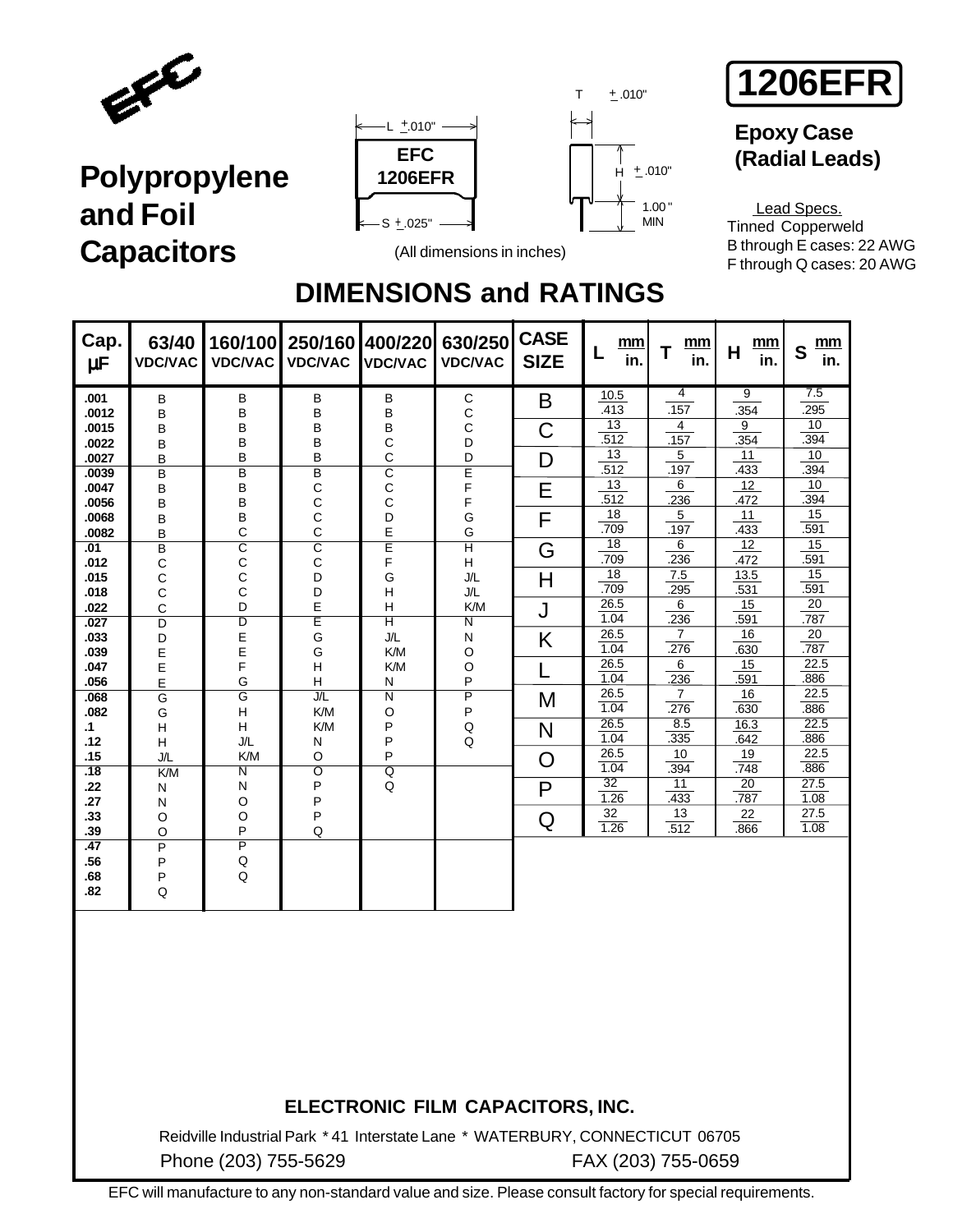





# **Epoxy Dipped**

Lead Specs. - Tinned Copperweld

|      | S    | DIA. |
|------|------|------|
| 10.5 | 7.5  | 0.6  |
| 13.0 | 10.0 | 0.6  |
| 18.5 | 15.0 | 0.8  |
| 26.0 | 22.0 | 0.8  |
| 31.0 | 27.0 | 0.8  |
| 36.0 | 32.0 | 0.8  |
| 44.0 | 38.0 | 0.8  |

### **DIMENSIONS and RATINGS** (All dimensions in millimeters)

| Cap.             |                  | 1206DFR-3      |      |                  | 1206DFR-3      |      |                  | 1206DFR-3      |      |      | 1206DFR-3      |      |      | 1206DFR-3 |      |      | 1206DFR-3       |      |  |  |
|------------------|------------------|----------------|------|------------------|----------------|------|------------------|----------------|------|------|----------------|------|------|-----------|------|------|-----------------|------|--|--|
|                  |                  | <b>100 VDC</b> |      |                  | <b>160 VDC</b> |      |                  | <b>250 VDC</b> |      |      | <b>400 VDC</b> |      |      | 630 VDC   |      |      | <b>1000 VDC</b> |      |  |  |
| μF               | Т                |                | н    | т                |                | н    | т                |                | н    | т    | L              | н    | т    |           | н    | т    | L               | Н    |  |  |
| .001             | 4.0              | 8.0            | 10.5 | 4.0              | 8.0            | 10.5 | 4.0              | 8.0            | 10.5 | 4.0  | 8.0            | 10.5 | 4.5  | 8.5       | 10.5 | 5.0  | 10.0            | 13.0 |  |  |
| .0012            | 4.0              | 8.0            | 10.5 | 4.0              | 8.0            | 10.5 | 4.0              | 8.0            | 10.5 | 4.0  | 8.0            | 10.5 | 4.5  | 8.5       | 10.5 | 5.0  | 10.0            | 13.0 |  |  |
| .0015            | 4.0              | 8.0            | 10.5 | 4.0              | 8.0            | 10.5 | 4.0              | 8.0            | 10.5 | 4.0  | 8.0            | 10.5 | 4.5  | 9.0       | 10.5 | 5.5  | 11.0            | 13.0 |  |  |
| .0022            | 4.0              | 8.0            | 10.5 | 4.0              | 8.0            | 10.5 | 4.0              | 8.0            | 10.5 | 4.0  | 8.5            | 10.5 | 5.0  | 9.5       | 13.0 | 6.0  | 12.0            | 13.0 |  |  |
| .0027            | 4.0              | 8.0            | 10.5 | 4.0              | 8.0            | 10.5 | 4.0              | 8.0            | 10.5 | 4.0  | 9.0            | 10.5 | 5.0  | 10.0      | 13.0 | 5.0  | 9.5             | 18.5 |  |  |
| .0039            | 4.0              | 8.0            | 10.5 | 4.0              | 8.0            | 10.5 | $\overline{4.0}$ | 8.0            | 10.5 | 4.5  | 9.0            | 13.0 | 6.0  | 12.0      | 13.0 | 5.5  | 11.0            | 18.5 |  |  |
| .0047            | 4.0              | 8.0            | 10.5 | 4.0              | 8.0            | 10.5 | 4.0              | 8.5            | 10.5 | 5.0  | 9.5            | 13.0 | 6.5  | 12.5      | 13.0 | 6.0  | 12.0            | 18.5 |  |  |
| .0056            | 4.0              | 8.0            | 10.5 | 4.0              | 8.0            | 10.5 | 4.5              | 9.0            | 10.5 | 5.0  | 10.0           | 13.0 | 5.0  | 9.5       | 18.5 | 6.5  | 12.5            | 18.5 |  |  |
| .0068            | 4.0              | 8.0            | 10.5 | 4.0              | 8.5            | 10.5 | 4.5              | 9.5            | 10.5 | 5.5  | 11.0           | 13.0 | 5.0  | 10.0      | 18.5 | 7.0  | 13.0            | 18.5 |  |  |
| .0082            | 4.0              | 8.0            | 10.5 | 4.0              | 9.0            | 10.5 | 4.5              | 9.0            | 13.0 | 6.0  | 12.0           | 13.0 | 5.5  | 11.0      | 18.5 | 7.5  | 14.0            | 18.5 |  |  |
| .01              | 4.0              | 8.5            | 10.5 | $\overline{4.5}$ | 9.0            | 10.5 | 5.0              | 10.0           | 13.0 | 6.5  | 12.5           | 13.0 | 6.0  | 12.0      | 18.5 | 9.5  | 17.0            | 18.5 |  |  |
| .012             | 4.5              | 8.5            | 10.5 | 4.5              | 9.0            | 13.0 | 5.5              | 11.0           | 13.0 | 5.0  | 10.0           | 18.5 | 6.5  | 12.5      | 18.5 | 7.5  | 14.0            | 26.0 |  |  |
| .015             | 4.5              | 9.0            | 10.5 | 5.0              | 9.0            | 13.0 | 6.0              | 12.0           | 13.0 | 5.5  | 11.0           | 18.5 | 7.0  | 13.0      | 18.5 | 8.5  | 15.0            | 26.0 |  |  |
| .018             | 4.0              | 8.5            | 13.0 | 5.0              | 10.0           | 13.0 | 6.5              | 12.0           | 13.0 | 6.0  | 12.0           | 18.5 | 7.5  | 13.5      | 18.5 | 8.5  | 16.0            | 26.0 |  |  |
| .022             | 4.5              | 9.0            | 13.0 | 5.5              | 11.0           | 13.0 | 6.5              | 12.5           | 13.0 | 6.5  | 12.5           | 18.5 | 8.0  | 14.0      | 18.5 | 9.0  | 17.0            | 26.0 |  |  |
| .027             | 5.0              | 9.0            | 13.0 | 6.0              | 12.0           | 13.0 | 5.5              | 11.0           | 18.5 | 7.5  | 14.0           | 18.5 | 7.5  | 14.0      | 26.0 | 9.5  | 18.0            | 26.0 |  |  |
| .033             | 5.0              | 10.0           | 13.0 | 6.5              | 12.5           | 13.0 | 6.0              | 12.0           | 18.5 | 8.5  | 15.0           | 18.5 | 8.0  | 15.0      | 26.0 | 9.5  | 18.0            | 31.0 |  |  |
| .039             | 5.5              | 11.0           | 13.0 | 5.5              | 11.0           | 18.5 | 6.5              | 12.5           | 18.5 | 7.0  | 13.0           | 26.0 | 8.5  | 16.0      | 26.0 | 10.0 | 19.0            | 31.0 |  |  |
| .047             | 6.0              | 12.0           | 13.0 | 6.0              | 12.0           | 18.5 | 7.0              | 13.0           | 18.5 | 7.5  | 14.0           | 26.0 | 9.5  | 17.0      | 26.0 | 11.0 | 20.0            | 31.0 |  |  |
| .056             | 5.0              | 10.0           | 18.5 | 6.5              | 12.5           | 18.5 | 7.5              | 13.5           | 18.5 | 8.0  | 15.0           | 26.0 | 10.0 | 19.0      | 26.0 | 12.0 | 22.0            | 31.0 |  |  |
| .068             | 5.5              | 11.0           | 18.5 | 7.0              | 13.0           | 18.5 | 8.0              | 14.0           | 18.5 | 8.5  | 16.0           | 26.0 | 10.0 | 19.0      | 31.0 | 13.0 | 24.0            | 31.0 |  |  |
| .082             | 6.0              | 12.0           | 18.5 | 7.5              | 13.5           | 18.5 | 8.5              | 15.0           | 18.5 | 9.5  | 18.0           | 31.0 | 9.5  | 18.0      | 31.0 | 12.0 | 22.0            | 36.0 |  |  |
| .1               | 6.5              | 12.5           | 18.5 | 8.0              | 14.0           | 18.5 | 8.0              | 14.0           | 26.0 | 9.5  | 17.0           | 31.0 | 10.5 | 20.0      | 31.0 | 13.0 | 24.0            | 36.0 |  |  |
| .12              | 7.0              | 13.0           | 18.5 | 8.5              | 15.0           | 18.5 | 8.5              | 15.0           | 26.0 | 10.0 | 19.0           | 31.0 | 12.0 | 22.0      | 31.0 | 13.5 | 25.0            | 44.0 |  |  |
| .15              | 8.0              | 14.0           | 18.5 | 8.0              | 14.0           | 26.0 | 9.0              | 16.5           | 26.0 | 10.5 | 20.0           | 31.0 | 13.0 | 24.0      | 31.0 | 15.0 | 27.0            | 44.0 |  |  |
| $\overline{.18}$ | $\overline{8.5}$ | 15.0           | 18.5 | 8.5              | 15.0           | 26.0 | 9.5              | 18.0           | 31.0 | 11.5 | 21.0           | 31.0 | 13.0 | 24.0      | 36.0 | 16.5 | 30.0            | 44.0 |  |  |
| .22              | 7.5              | 14.0           | 26.0 | 9.0              | 16.5           | 26.0 | 9.5              | 18.0           | 31.0 | 13.0 | 23.0           | 31.0 | 14.5 | 26.0      | 36.0 | 18.0 | 34.0            | 44.0 |  |  |
| .27              | 8.5              | 15.0           | 26.0 | 10.0             | 19.0           | 26.0 | 10.0             | 19.0           | 31.0 | 13.0 | 23.0           | 36.0 | 14.0 | 25.5      | 44.0 |      |                 |      |  |  |
| .33              | 9.0              | 16.5           | 26.0 | 9.5              | 17.0           | 31.0 | 11.5             | 21.0           | 31.0 | 14.0 | 25.0           | 36.0 | 16.0 | 28.0      | 44.0 |      |                 |      |  |  |
| .39              | 9.5              | 17.0           | 26.0 | 10.5             | 20.0           | 31.0 | 10.5             | 22.0           | 31.0 | 13.5 | 24.0           | 44.0 | 17.0 | 32.0      | 44.0 |      |                 |      |  |  |
| .47              | 10.0             | 20.0           | 26.0 | 11.5             | 21.0           | 31.0 | 13.5             | 24.0           | 31.0 | 15.0 | 27.0           | 44.0 | 18.0 | 34.0      | 44.0 |      |                 |      |  |  |
| .56              | 9.5              | 18.0           | 31.0 | 12.5             | 22.0           | 31.0 | 13.5             | 24.0           | 36.0 |      |                |      |      |           |      |      |                 |      |  |  |
| .68              | 10.5             | 20.0           | 31.0 | 13.5             | 24.0           | 31.0 | 15.5             | 28.0           | 36.0 |      |                |      |      |           |      |      |                 |      |  |  |
| .82              | 11.5             | 21.0           | 31.0 | 13.5             | 24.0           | 36.0 | 14.0             | 25.0           | 44.0 |      |                |      |      |           |      |      |                 |      |  |  |
| 1.0              | 13.0             | 24.0           | 31.0 | 15.0             | 27.0           | 36.0 | 16.0             | 28.0           | 44.0 |      |                |      |      |           |      |      |                 |      |  |  |

EFC will manufacture to any non-standard value and size. Please consult factory for special requirements.

### **ELECTRONIC FILM CAPACITORS, INC.**

Reidville Industrial Park \* 41 Interstate Lane \* WATERBURY, CONNECTICUT 06705 Phone (203) 755-5629 \* E-Mail: efc@filmcapacitors.com \* FAX (203) 755-0659